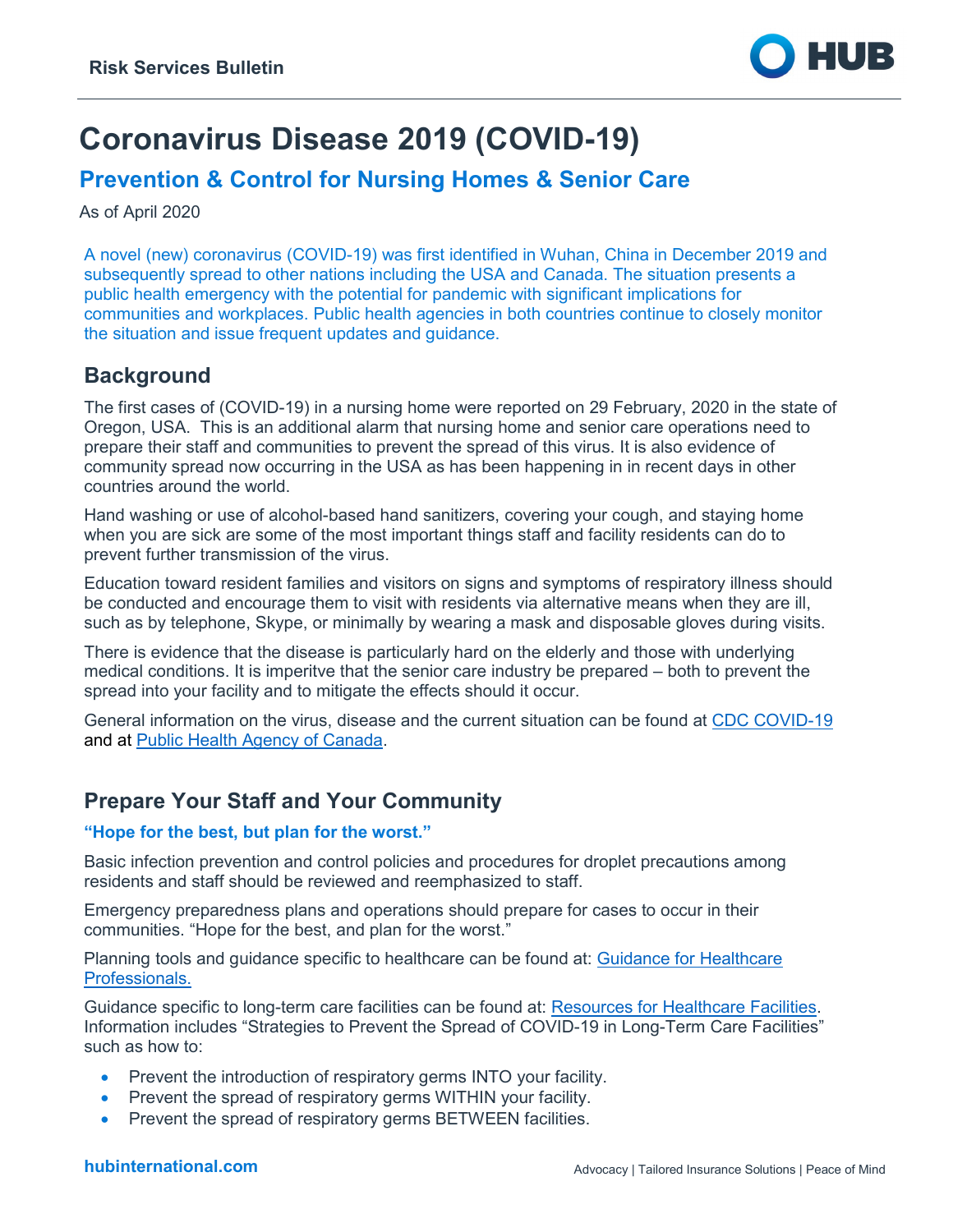# **Training Your Staff**

#### **Training Resources Available from CMS/CDC and WHO**

Basic infection prevention and control policies and procedures for droplet precautions among residents and staff should be reviewed and reemphasized with appropriate training for staff commensurate with their responsibilities and potential exposure. There is a free 22 module on-line training program from a CMS/CDC effort directed at nursing homes as well as a 4 module infection control program from the WHO. Both are online and free though you do have to register for them.

#### **Nursing Home Infection Preventionist Training (CDC/CMS)**

The Nursing Home Infection Preventionist Training course is designed for individuals responsible for infection prevention and control (IPC) programs in nursing homes. The course was produced by CDC in collaboration with the Centers for Medicare & Medicaid Services (CMS). One can complete the entire 22 modules to obtain a certificate as Infection Preventionist, or take just those modules that, for the case of the current COVID-19 outbreak, pertinent to the prevention and control of respiratory disease. This specialized nursing home training covers:

- 1. Core activities of effective IPC programs
- 2. Recommended IPC practices to reduce: Pathogen transmission,
- 3. Healthcare-associated infections, and
- 4. Antibiotic resistance.

Information on this CMS/CDC program can be found at: [Infection Prevention Training,](https://www.cdc.gov/longtermcare/training.html) and at [Nursing Home Infection Preventionist Training Course.](https://www.train.org/cdctrain/training_plan/3814)

#### **Coronavirus Disease (COVID-19) Training: Online Training (WHO)**

The World Health Organization (WHO) has developed 4 programs which might be useful to help address training needs in your facility. The programs are as follows and are each composed of multiple modules:

- 1. Infection Prevention and Control (IPC) for novel coronavirus (COVID-19)
- 2. Introduction to emerging respiratory viruses, including novel coronavirus
- 3. Critical Care Severe Acute Respiratory Infection
- 4. Health and safety briefing for respiratory diseases ePROTECT

Information on these WHO programs can be found at: [WHO Online Training.](https://www.who.int/emergencies/diseases/novel-coronavirus-2019/training/online-training)

#### **Other Training Considerations**

Training and retraining aganst your current policies and procedures is prudent at this time so that your faclity and staff will be prepared. Following on pages 4-5 of this bulletin is an example inservice training outline for consideration. It was developed for a specific nursing home operation and may be useful to you as well.

#### **Don't Forget the Front Desk and Your Security Team**

Consider signage at the entrance with CDC recommendations in English, Spanish, simple Chinese, or relevant language for your facility. Front desk staff or security can direct visitors and vendors to review the signage. Have staff be on the lookout for visitors and family members showing symptoms of illness, and notify site administration.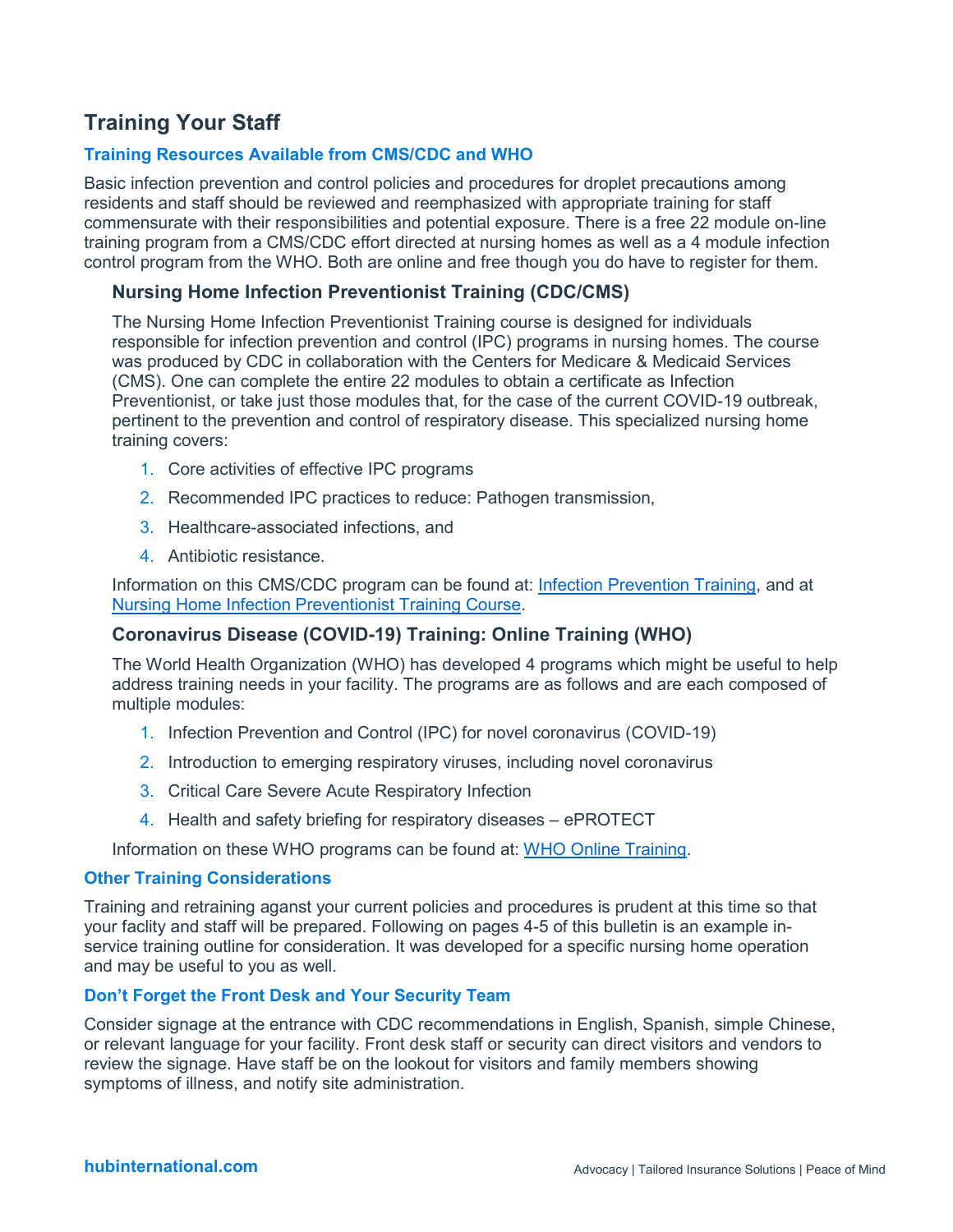# **Summary**

### Diligence, Prevention, & Mitigation are Key

Following recognized practices to avoid exposures common to any respiratory virus will help to keep this threat in check. Proper planning can help protect both your employees, residents and your business.

*Get the latest information, guidance and resources on Coronavirus (COVID-19) to help you protect what matters most at [hubinternational.com/coronavirus.](https://www.hubinternational.com/products/risk-services/hub-crisis-resources/coronavirus-resource-center/?utm_medium=resources&utm_source=covid_pdf&utm_campaign=covid_pdf_footer&utm_busunit=covid&utm_cmpyr=2020&utm_content=pdf_footer&utm_tstvar=&utm_spec=&partner=) For additional support, please reach out to your local HUB office.*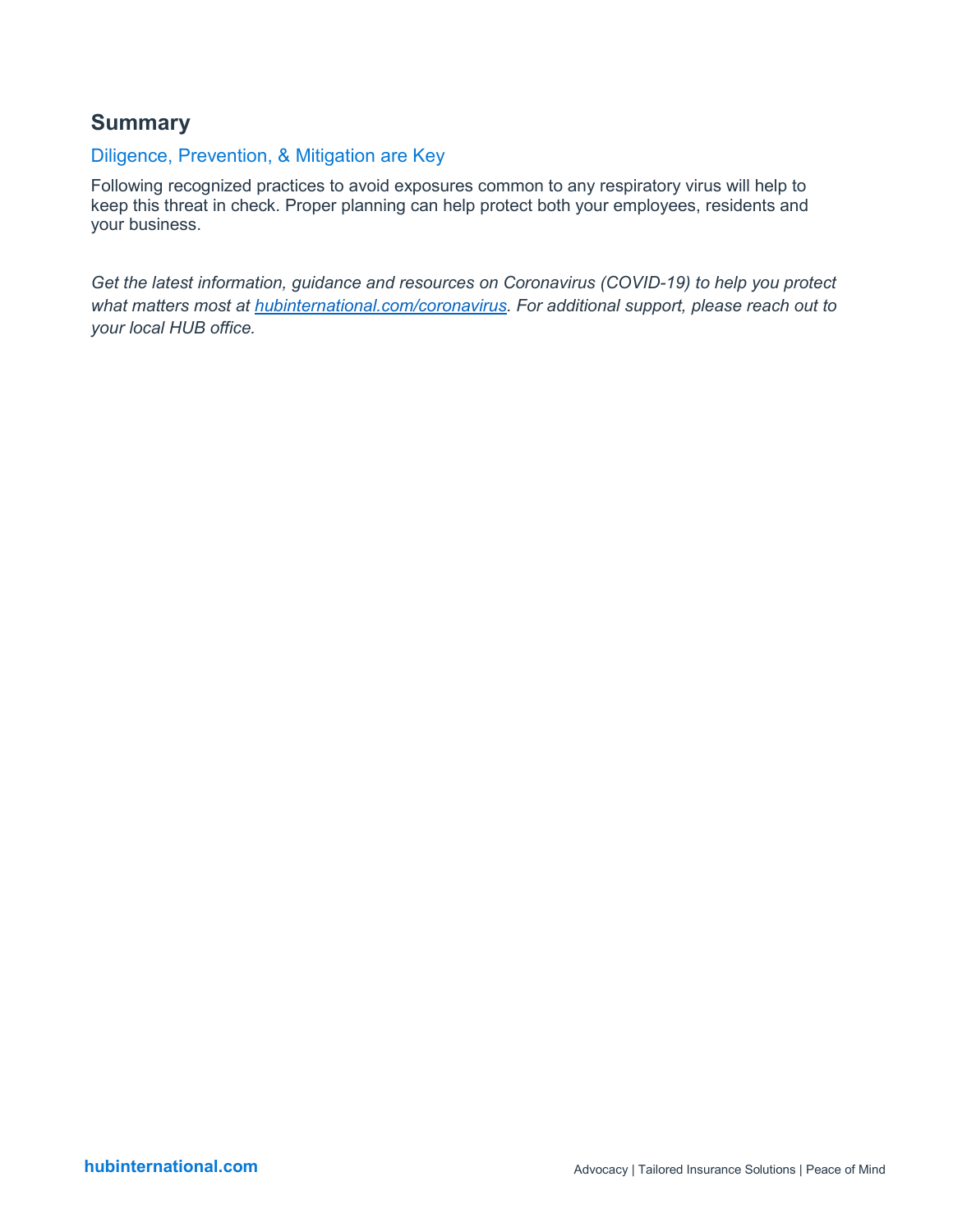# **Example In-Service Outline**

### **Hazard Recognition --** How does the 2019-n-CoV spread?

- 1. Initially the outbreak resulted from people being exposed to infected animals
- 2. It can now be spread between people via respiratory secretions including coughs and sneezes – especially between close contact caring for or living with infected persons.
- 3. Contact transmission can be direct person-to-person while indirect contact transmission can occur through transfer of infectious materials or virus particles to an object or surface that a susceptible individual touches.
- 4. Airborne transmission results from inhalation of infectious particles.

### **CDC Recommended Strategies for Minimizing Workplace Exposure**

- 1. Encourage sick employees to stay home if employees are showing acute respiratory symptoms, they should stay home until free of symptoms for at least 24 hours.
- 2. Separate sick employees who appear to have acute respiratory illness symptoms eg: cough, shortness of breath – upon arrival to work or become sick during the day should be separated from other employees and sent home immediately.
- 3. Emphasize sanitary work practices such as hand washing, sneezing and coughing techniques and use of no-touch hands trash containers. Wash hands with soap and water as frequently as is feasible and use of hand sanitizers are recommended.
- 4. Housekeeping staff should increase routine cleaning of frequently touched surfaces such as doorknobs, desks, phones, keyboards, remotes, tec. Use of disposable wipes is encouraged.
- 5. Isolation is the course of action for those potentially infected individuals in the case of suspected cases in the facility. Restrictions should be placed on persons entering isolation areas, and use of engineering and administrative controls, safe work practices and personal protective equipment (PPE) should be mandated.

### **Engineering Controls**

- 1. First line of defense is to consider physical barriers or partitions in triage areas, to separate residents and, if applicable, use of rooms with air exhausts directly to the outside. If air exhausts are not possible, residents should be placed in private rooms with the door closed.
- 2. Employees should follow normal infection control practices along with the appropriate PPEs when cleaning surfaces – contaminated or otherwise. PPE provided to employees must conform to the standards pursuant to OSHA's Bloodborne Pathogens & Hazcom Standards.
- 3. Employees are not to use compressed air or water sprays to clean potentially contaminated surfaces as these techniques may aerosolize infectious material.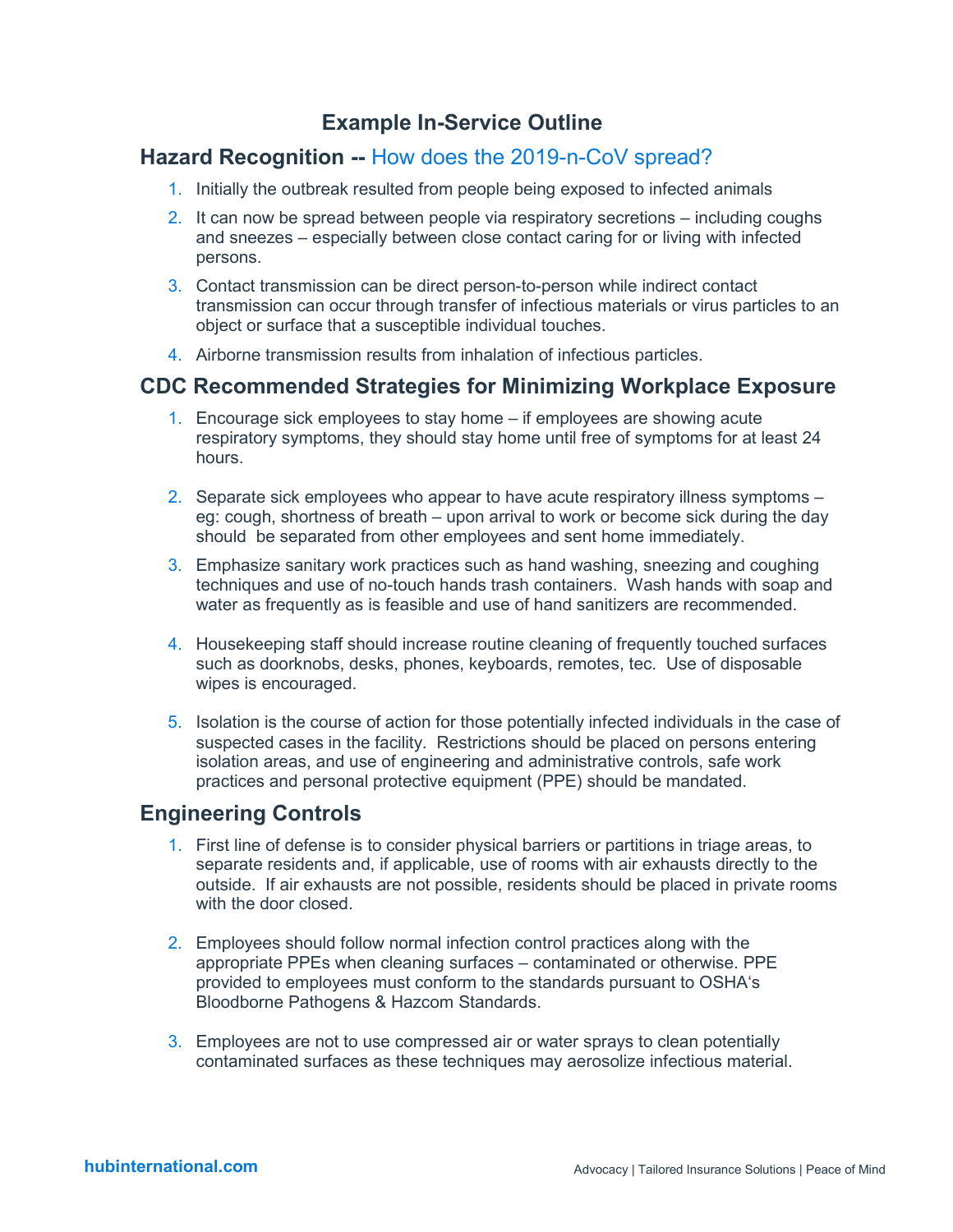# **Administrative Controls**

- 1. As indicated above, isolate suspected cases to prevent transmission.
- 2. Restrict the number of personnel entering the room of a resident with a suspected or confirmed case of COVID-19. For housekeeping employees, appropriate use of PPE is required and for dietary employees, PPE is also required.
- 3. Suspected/confirmed cases must have their doors appropriately signed as such and transmission-based precautions must be in place.
- 4. At the moment, the CDC advises the use of EPA-registered chemical germicides that provide low or intermediate level disinfection that was used for SARS during general use because these products inactivate related viruses with similar physical and biochemical properties. (EPA has recently approved a disinfectant against SARS CoV2).

### **Work Practices Controls**

- 1. Employees should perform as many tasks as possible in areas away from a resident with a suspected or confirmed case of COVID-19.
- 2. Work from clean to dirty and limit opportunities for touch contamination with suspected or confirmed COVID-19.
- 3. Prevent touch contamination by avoiding unnecessary touching of environmental surfaces with contaminated gloves.
- 4. Use caution when handling needles or other sharps and dispose of in appropriate containers.

# **Personal Protective Equipment (PPE)**

- 1. Employees MUST wear and properly use PPE when exposed to a resident with suspected/confirmed COVID-19.
- 2. CDC and OSHA recommend that employees wear: gowns, gloves, NIOSH-certified, disposable N95 or better respirators and eye/face protection – eg: goggles or face shields.
- 3. When doffing potentially contaminated PPE, do not touch the outside of the gear without wearing gloves.
- 4. After removing PPE, always wash hands with soap and water. Ensure that hand hygiene facilities are readily available at the point of use, or use alcohol-based hand rub.

### **Worker Training**

1. Train all employees with reasonably anticipated occupational exposure to COVID-19 about the sources of exposure to the virus, the hazards associated with that